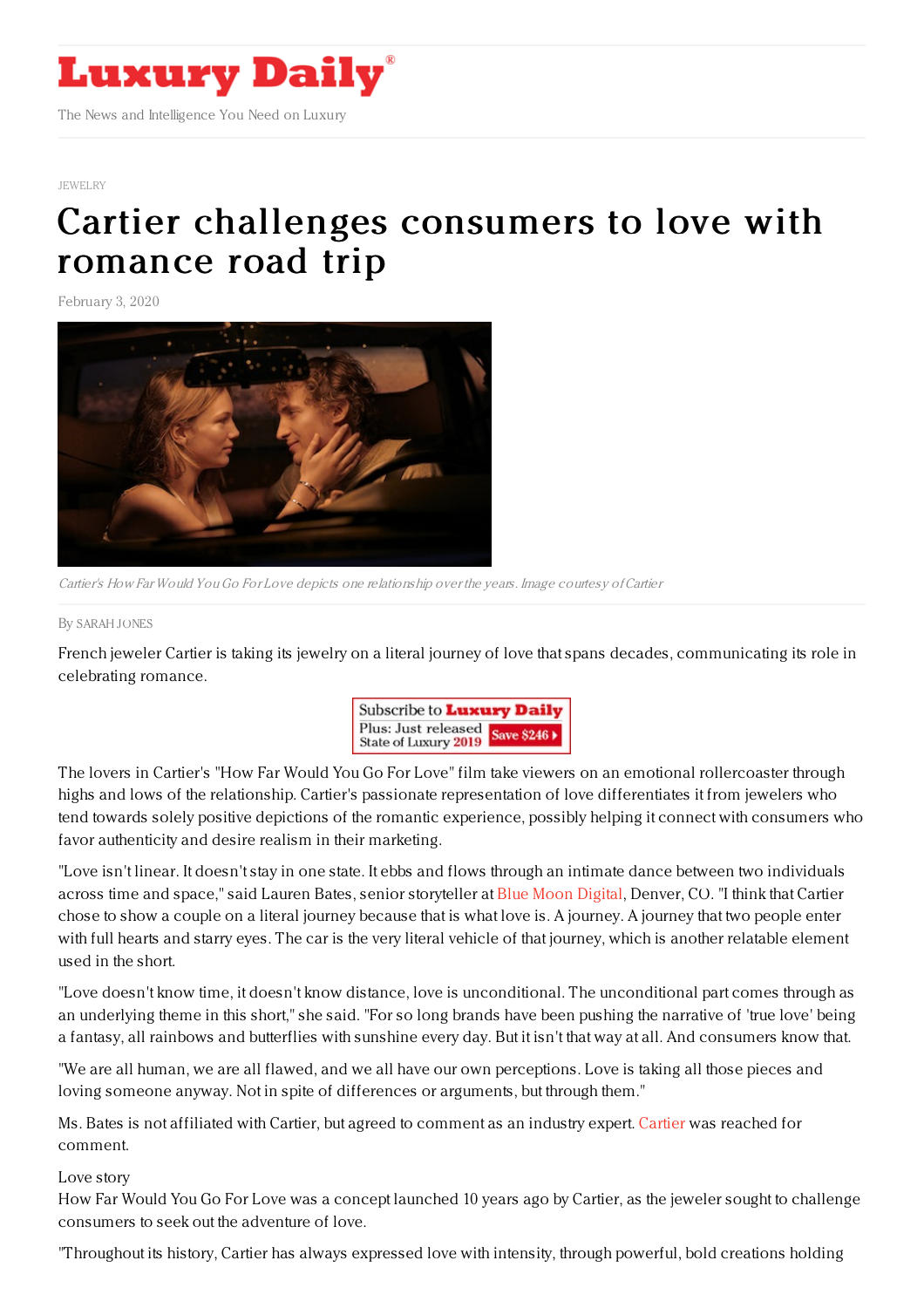great symbolic value," said Arnaud Carrez, international marketing and communications director at Cartier International, in a statement. "Carrying a strong message, Cartier's jewelry celebrates each story as the greatest of adventures.

"Nothing defines this vision of love and passion better than the question How far would you go for love,' which Cartier asks once again, 10 years after its creation, with its latest campaign," he said.

Cartier's latest film uses a car as the centerpiece, using it as a metaphor for the road and the twists and turns that lovers take throughout their relationships. Many of the scenes take place in the car's interior, showing the closeness and intimacy between the two.

The narrative, directed by Cedric Klapisch, is told entirely through visual cues, with no dialogue.

At the start, the pair are young, as they are shown in close-up making out in a parked car.

Viewers then see the couple on an open road. As the man drives, the woman adventurously leans the top of her body out of the passenger side window, feeling the wind.

Further footage shows the woman driving while seated on her partner's lap or resting her head on his shoulder while he is behind the wheel.

Breaking up the sense of playful young love, the duo gets into a fight, causing the woman to get out of the car and walk away.

However, Cartier shows that they come back to each other. One scene shows the man casually slipping his girlfriend a red Cartier box, which contains an engagement ring.

Later into their lives, the pair is shown to be comfortable in each other's company. For instance, one moment finds the man lovingly looking back at his wife as she rests in the back seat.

The lovers are also shown at an even later stage of their lives, as they stand outside of a car.



Cartier's film spans decades. Image courtesy of Cartier

Cartier jewelry plays a role in the film, as the actors are seen wearing pieces including the Love bracelet and watches. But the product is a secondary character, putting the focus instead on emotion and storytelling.

"Focusing on the characters instead of the products is brilliant," Ms. Bates said. "Of course, you are watching an ad. But it doesn't feel that way. You are invested in this couple's journey and you can relate to them. You don't feel like you are being sold to, and that is key.

"The engagement ring is probably the product that stands out the most," she said. "But there are several beautifully placed products throughout, each being featured in an organic way. His watch or her bracelet when they are holding hands or simply just being lovers in love.

"Using this kind of product placement creates intrigue through mystery. Like, 'Wait, I only got a glimpse of that sapphire looking ring in the last few frames." So, what's a girl to do? Head to the Web site, of course."

Cartier's How Far Would You Go For Love

## Narrative ads

Cartier recently explored a century-old motif through a film starring an international and multigenerational cast.